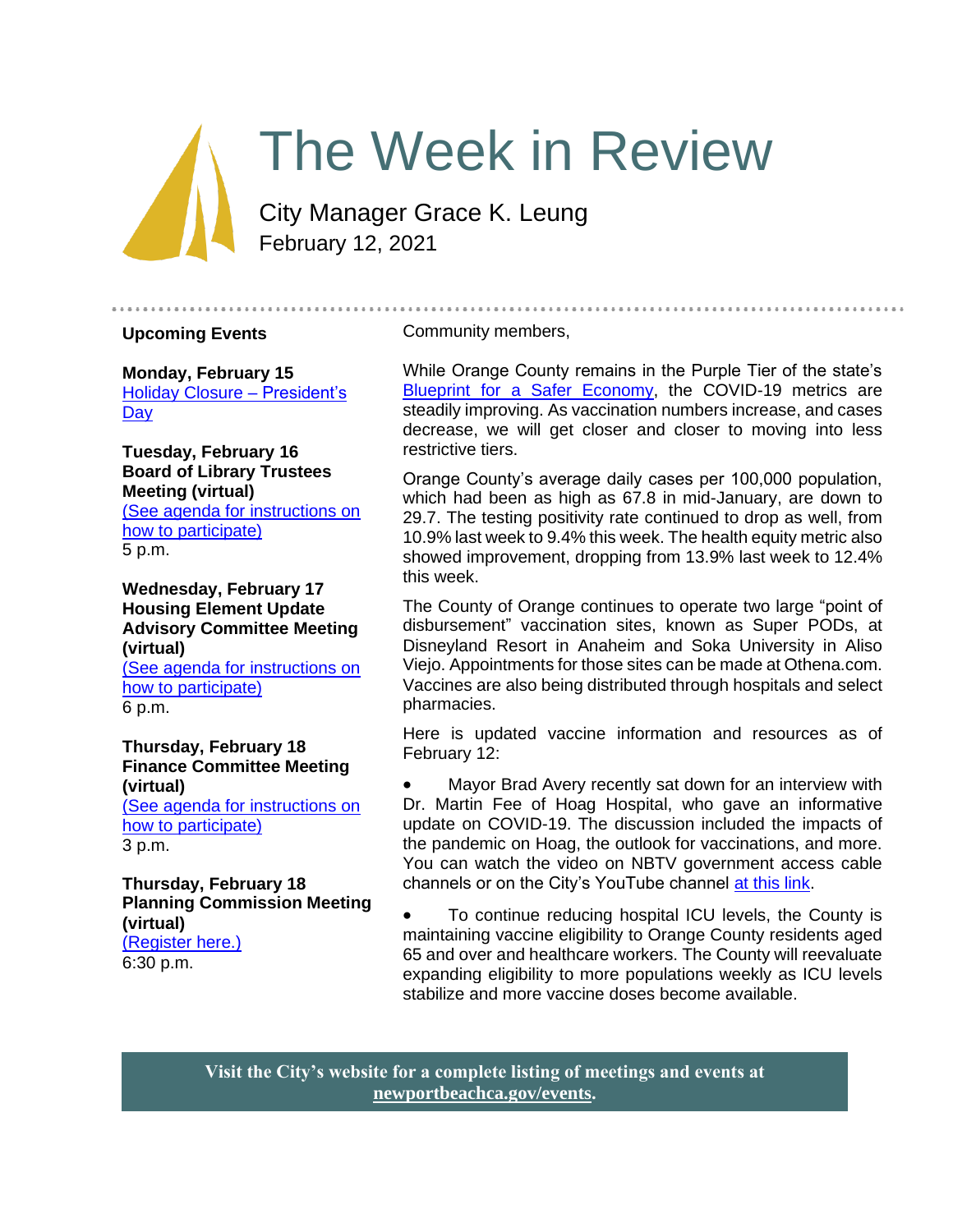- Optimal immunity from vaccination against COVID-19 appears to take effect 2-3 weeks after the second dose. Please continue to wash your hands frequently, wear a mask and practice physical distancing outside the home, and avoid gathering with those who do not live with you.
- For those who have received a first dose of the vaccine, the Othena system should automatically alert you to a second dose appointment. However, if you haven't received a second dose appointment and your due date is coming up, the County recommends you go to the Disneyland Resort Super POD on the day that your second dose is due (the date on the back of your vaccination card). Once on site, have both the vaccination card and ID on hand and the Othena team will be able to assist.
- A Vietnamese language version of Othena.com is now available, in addition to the Spanishlanguage version released last week. The County is working on updates to the Othena smartphone app for both the Spanish and Vietnamese languages.
- Johnson & Johnson's COVID-19 vaccine has been submitted to the Food and Drug Administration approval for Emergency Use Authorization. If approved, the Johnson & Johnson vaccine could help speed vaccination efforts in Orange County.
- The County has developed a weekly e-newsletter dedicated to vaccine information. You can sign up to receive the OC COVID19 Vaccine Facts newsletter [at this link.](https://occovid19.ochealthinfo.com/covid-19-vaccine-resources) Scroll down until you see the subscribe button and enter your email.

# **COVID-19 Cases in Newport Beach**

As of February 12, the total number of COVID-19 cases in Newport Beach was 3,481 and the total cases in Orange County was 240,999. The number of recovered COVID-19 patients countywide as of February 12 was 209,270. These figures are provided to Orange County by the California Department of Public Health.

### **Community Development Fourth Quarter Activity Report**

The Community Development Department Fourth Quarter Activity Report is now available at [www.newportbeachca.gov/cdd.](http://www.newportbeachca.gov/cdd) The report compiles operational statistics to illustrate the volume of business activity that the department handles on a quarterly basis. The last quarter of 2020 continued to meet the high demand of the development community despite ongoing operational challenges due to the COVID-19 crisis.

### **Housing Element Update Advisory Committee (HEUAC) Meeting Next Week: February 17**

On Wednesday, February 17, 2021, at 6 p.m., the City's Housing Element Update Advisory Committee (HEAUC) will hold a meeting virtually via Zoom. The HEUAC is anticipated to do the following:

- Hear updates from the active subcommittees and receive and file final memorandums prepared by some of the subcommittees over the past months.
- Receive an overview and provide input on the progress made related to the housing opportunity sites inventory, including several approaches with varied densities and affordability to meet the Regional Housing Needs Assessment (RHNA) allocation.
- Receive an overview of the policy framework outline to help achieve the identified densities and affordability in each targeted area of Newport Beach.

The agenda for this meeting will be posted online [here.](https://newportbeachca.gov/Home/Components/Calendar/Event/65420/72) The public is welcomed and encouraged to participate remotely.

The HEUAC is scheduled to meet the first and third Wednesdays of each month on an as-needed basis. For more information on the HEUAC, please see its webpage [here.](https://www.newportbeachca.gov/government/data-hub/agendas-minutes/housing-element-update-advisory-committee)